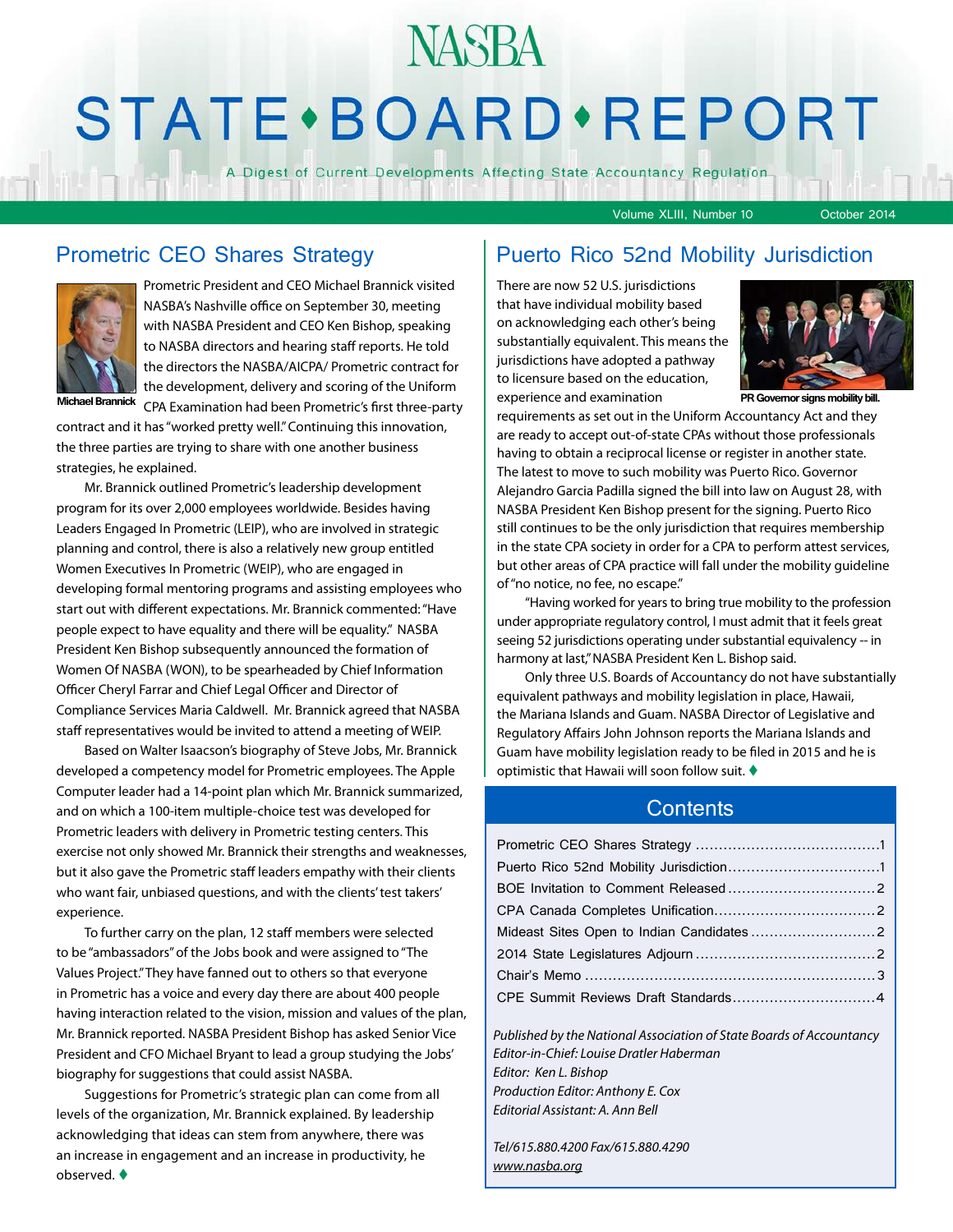### <span id="page-1-0"></span>BOE Invitation to Comment Released

To prepare for the next version of the Uniform CPA Examination to be launched in 2017, the AICPA Board of Examiners has kicked off its practice analysis to ensure the examination remains relevant to the profession. On September 2 the BOE released its "Invitation to Comment: Maintaining the Relevance of the Uniform CPA Examination," with a response period ending on December 2. 2014. The paper covers the preliminary findings of the BOE's initial research and asks for comments that will influence the design of the Examination. Possible changes to the Uniform CPA Examination include examination length, types of questions, number and structure of test sections, testing fees and score reporting timelines.

In November 2014 the BOE will be sending out a survey to thousands of randomly selected newly licensed CPAs and direct supervisors of newly licensed CPAs to further develop the test blueprint. A final proposal for the next version of the Uniform CPA Examination is expected to be released for comment in August 2015, with the response period continuing until October 2015.

Based on input from 17 focus groups, the BOE has concluded

#### CPA Canada Completes Unification

As of October 1, ICGA Canada has united with the Chartered Professional Accountants of Canada (CPA Canada), to complete the merger of what had previously been three national Canadian professional associations. CPA Canada now has more than 190,000 members.

In his update to the October 6 conference call of the NASBA/AICPA International Qualifications Appraisal Board, Chair Emeritus

William Treacy (TX) reported: CPA Canada's Professional Education Program has developed and delivered four of the six planned Core and Elective Modules with the remaining two to be delivered later this fall. Some of the examinations of the Cores and Electives have been

#### Mideast Sites Open to Indian Candidates

The Middle Eastern testing centers for the Uniform CPA Examination are open to all qualified citizens and permanent residents of India as of October 1, 2014. This includes Prometric's test centers in Bahrain, Kuwait, Lebanon and the United Arab Emirates. Candidates from India represent the sixth largest group of non-U.S. candidates who have been taking the Uniform CPA Examination in the U.S. Qualifications for the Examination and the Examination itself remain the same for these candidates as for U.S. CPA candidates. All must meet the education and experience requirements mandated by the Boards of Accountancy.

According to the *NASBA 2013 Uniform CPA Examination Candidate Performance* research, the average pass rate for candidates from India was 41.5 percent. In 2013 there were 428 candidates from India, which represented an increase of 7.8 percent over the previous year. In 2013, there were 8,739 candidates from 97 countries other than the U.S. who sat for 23,423 sections of the Uniform CPA Examination.  $\triangleleft$ 



that "increased testing of higher-order skills – through tasks such as writing, research, and calculations – is needed to continue protecting the public interest."

Respondents to the Invitation are being asked if this may call for testing higher-level skills through simulations. They are also being asked if there should be an integrative section of the Examination that would include questions blending elements of taxation, auditing and financial accounting and reporting. Should these changes be made if they increase the cost of the Examination or if they require increased time to report scores?

NASBA's CBT Administration Committee is developing a response in consultation with the Executive Directors Committee and Education Committee. All Boards are asked to study the invitation and then to either send their comments to NASBA Executive Vice President and Chief Operating Officer Colleen Conrad, who is coordinating the NASBA response, or to submit a copy of their electronic responses to the paper to Ms. Conrad. The paper can be found on www.aicpa.org.

> delivered and the Common Final Examination is in development, as are the modules that will lead to that examination. The first sitting of the Common Final Examination will be in September 2015. The Practical Experience Requirements are complete and candidates started using the reporting tool to track their experience in September 2014.

> > The renewal date for the tri-partite

mutual recognition agreement developed by IQAB for the State Boards, CPA Canada (previously the Canadian Institute of Chartered Accountants) and the Instituto Mexicano de Contadores Públicos is scheduled for December 2016.

#### 2014 State Legislatures Adjourn

With 10 jurisdictions still technically in regular session (Illinois, Michigan, Ohio, Pennsylvania, New York, Massachusetts, New Hampshire, Puerto Rico, Guam, and CNMI), and Virginia in special session, of the 235 pieces of "high-priority" legislation potentially impacting the regulation of the accounting profession, which were monitored by NASBA Director of Legislative and Governmental Affairs Director John W. Johnson during the 2014 legislative session, 78 of those bills have already been signed into law.

To view the enacted legislation, once on the Legislative Tracking page, found through the member section of www.nasba. org, click on the link to view "high-priority legislation signed into law." Then, either scroll down to find a particular jurisdiction, or click on any blue jurisdiction on the map (blue indicating the high priority legislation has been signed into law) to go directly to that jurisdiction's listing. Questions or comments about any legislation should be directed to Mr. Johnson at jjohnson@nasba.org.  $\blacklozenge$ 

ent kötti mahar kisat hasil keskumbar kisat hasil kasil mahar kisat hasil kes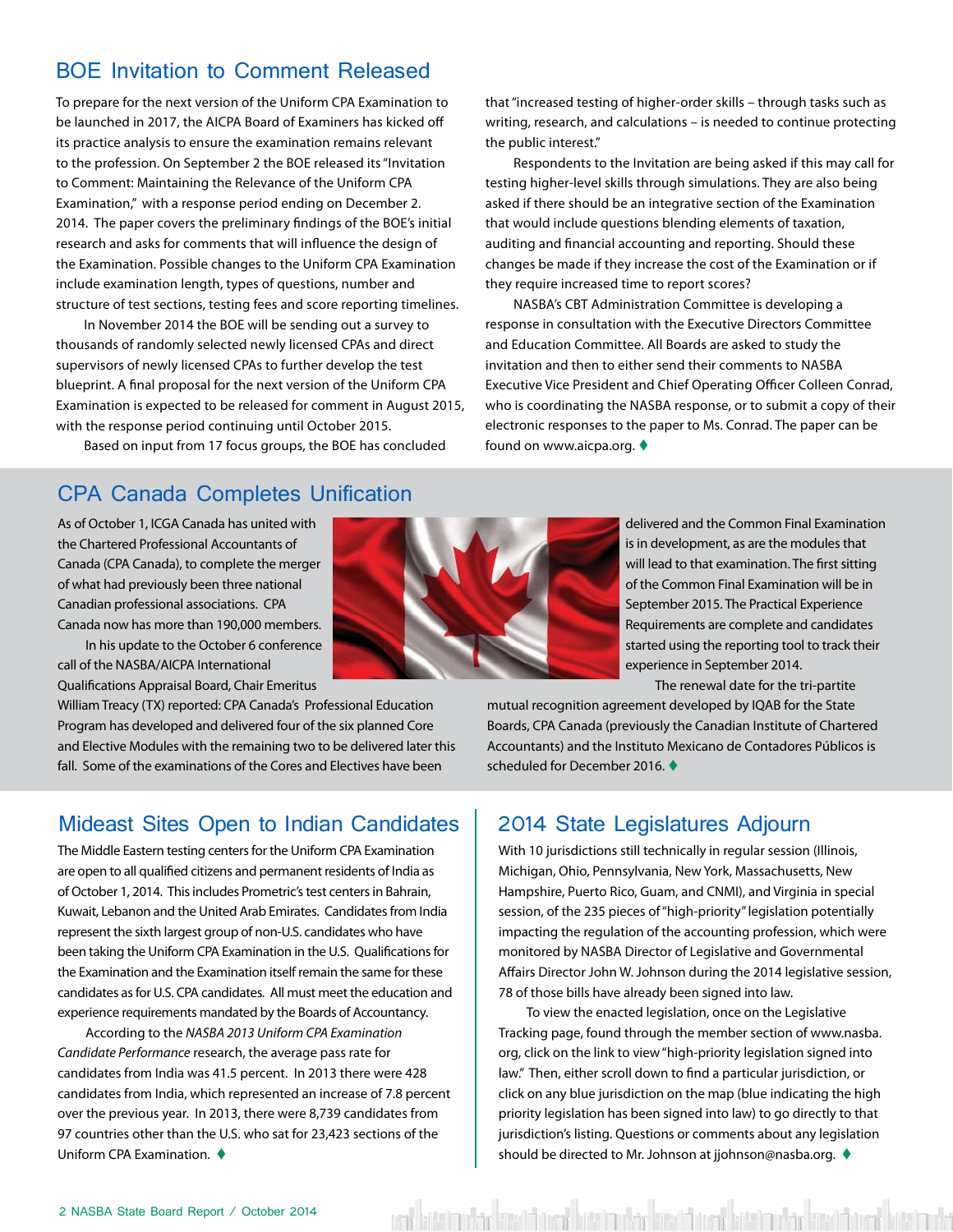# CHAIR'S MEMO

## **A SHORT YEAR**

November 4 will usher out the 2013-14 Board and usher in the 2014-15 Board with new visions, energy and purpose. What a short year it has been! It does not seem possible that 11 months have passed since the 2013 Annual Meeting. We started the year urging State Board members to be proactive with the public, build relationships and help attract the best and the brightest into the profession. In addition, I committed to leading the effort to strengthen the brand of NASBA and State Boards through raising their image to the public. Each month I reviewed that commitment, giving thought to how best to lead that effort during the month. October is no different, but the calendar is full of due dates for reviews of audit reports, 990s, the annual report and the like. Therefore, not much branding is planned, but the mission of State Boards is ever present, "protection of the public," along with the mission of NASBA.



**Carlos Johnson, CPA**

 The 2013 Annual Meeting featured speakers such as Financial Accounting Standards Board (FASB) Chair Russ Golden, Public Company Accounting Oversight Board (PCAOB) Member Jeanette Franzel, and American Accounting

Association (AAA) Immediate Past Chair Karen Pincus. Russ and Jeanette set the tone for new accounting standards for public and private companies, and the process of creating those standards, along with a renewed emphasis on the inspection process of public company auditors. Karen described new methods of teaching and learning, i.e., "nano" learning, teaching in ten-minute segments and testing thereof, which wowed the attendees. NASBA Chair Gaylen Hansen reported on the events of NASBA's 2012-13 year and what was accomplished toward increasing the protection of the public. With those words, NASBA's 2013-14 year was launched.

 A major effort of 2014 was enhancing the brand of NASBA with the academic world. The awarding of the educational research grants whose results would benefit State Boards had been in operation in prior years, but our branding from this effort was really localized with the grantees. In consultation with President and CEO Ken Bishop, we made a conscious decision to expand NASBA's brand with the AAA Accounting Program Leadership Group Ph.D. Project (a 501 c 3 organization that supports individuals of color seeking a doctoral degree in a business discipline) and the upper tier accrediting association for collegiate schools of business and schools of accounting, the Association to Advance Collegiate Schools of Business (AACSB) and Federation of Schools of Accountancy (FSA), respectively.

At the AAA Annual Meeting, we expanded our presence in the Exhibit Hall by doubling our exhibit area and announcing the NASBA research grant recipients at our booth. The support of the Ph.D. Project was an enhancement of the work of our Diversity Group, whose Chair Tyrone Dickerson attended the dinner honoring the students seeking a Ph.D. in accounting, along with President Bishop, Vice Chair Walter Davenport and myself. We have already seen the results of our efforts through increased contact by AAA leadership and faculty members seeking joint collaboration with NASBA. Through the efforts of James Suh, Director of Continuous Improvements and Analytics, NASBA is almost a household word with the AACSB and FSA, as James has been a presenter on several programs sponsored by the AACSB. Vice Chair Davenport has committed to continue the effort to reach out to educators during his tenure.

 As the year progressed, working with President Bishop, we continued to refine the Bylaws so NASBA would be the organization that other nonprofit organizations would recognize as the "best in class." Additionally, a Task Force was established to review and make suggestions for revising NASBA's nominating process and it is expected to make its report by December 31. At the same time a report is anticipated from the Task Force developing a process for NASBA to showcase the young leaders on various State Boards. The Diversity Group has continued to progress and expand NASBA's role in identifying professionals of color who are leaders and who qualify to serve on State Boards. The Diversity Group will also recommend how to attract high school and college students to enter the profession.

We tackled the concept of firm mobility and working through the joint NASBA/AICPA Uniform Accountancy Act Committee adopted language to be inserted in the Uniform Accountancy Act - Seventh Edition along with a revised definition of "attest."

I appreciate the privilege afforded me by the NASBA Board of Directors, Boards of Accountancy and the Nominating Committee to serve as Chair. The opportunity to work with President Bishop and Executive Vice President Colleen Conrad has increased my professional experience. Each leads a qualified staff who have strengthened the role of NASBA in many ways. As we approached each decision, uppermost in our thought processes was how will this decision enhance the protection of the public. I want to thank each of the many volunteers for their time and efforts to expand the brand of State Boards and that of NASBA.

Carlos & Johnson

*-- Carlos E. Johnson, CPA Chair*

churisted from Charit och misted from Charit och misted from Charit och misted fro